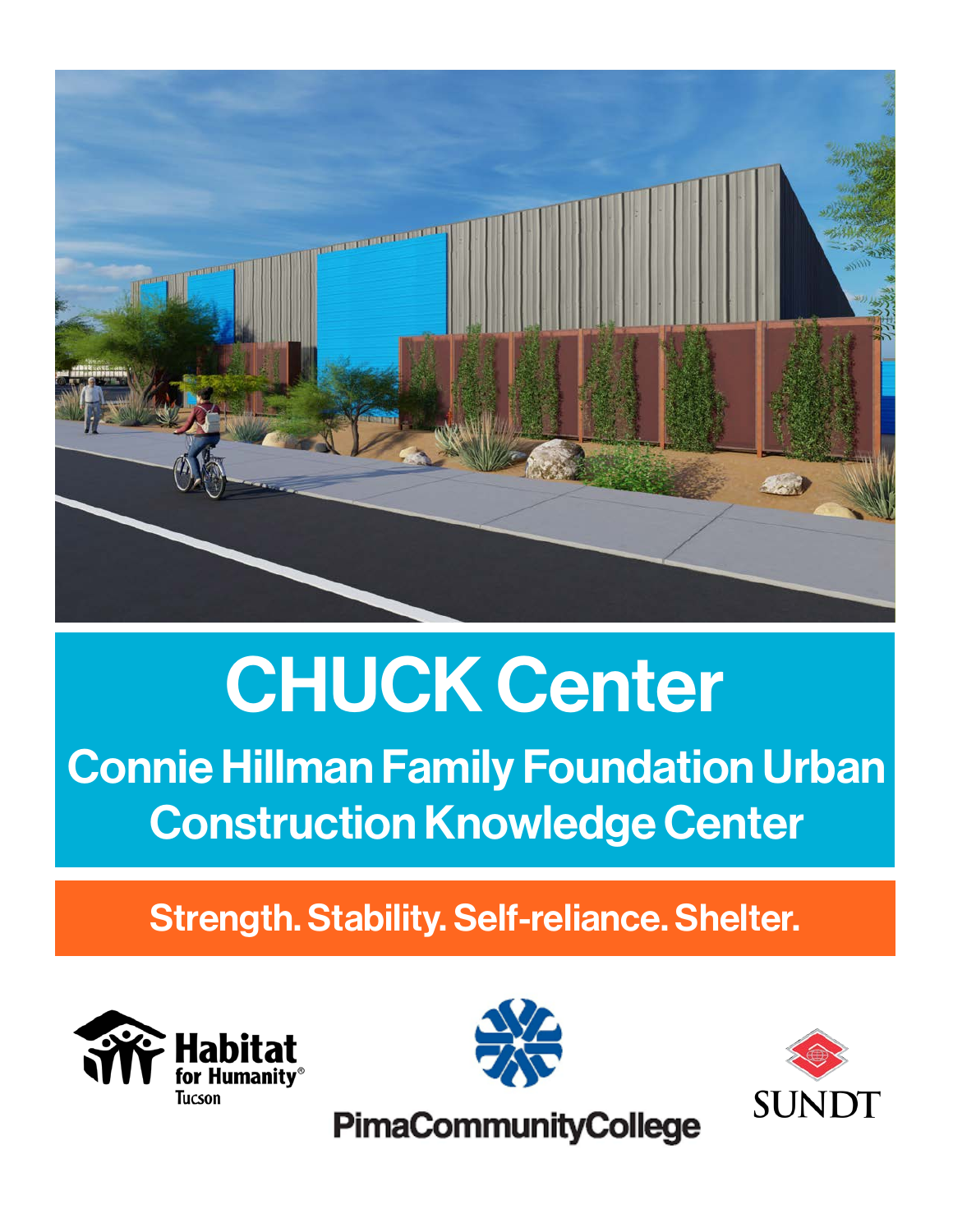## about CHUCK TRAINING CENTER



## **A hand-up &**  hands-on program.



### Project Overview

Habitat for Humanity Tucson is developing a solution to two of the most pressing issues facing Arizona, the lack of affordable housing and a growing need for skilled workforce in the trades. The Connie Hillman Urban Construction Knowledge Center (CHUCK) will serve as Habitat Tucson's construction hub, warehouse, and training center. It will provide job training and intern opportunities with real-world experience building affordable housing. The facility, located on property owned by Habitat Tucson in the Flowing Wells neighborhood will feature over 15,000 square feet of storage, classroom, and office space.

### **Mission**

Creating a more compassionate and just world, Habitat for Humanity Tucson brings people together to build homes, communities, and hope.

The CHUCK Center brings together local industries, educational institutions, expert volunteers, and strong financial support to create a significant shift that will allow Habitat Tucson to offer a "hand up" to more families, lifting them out of generational poverty.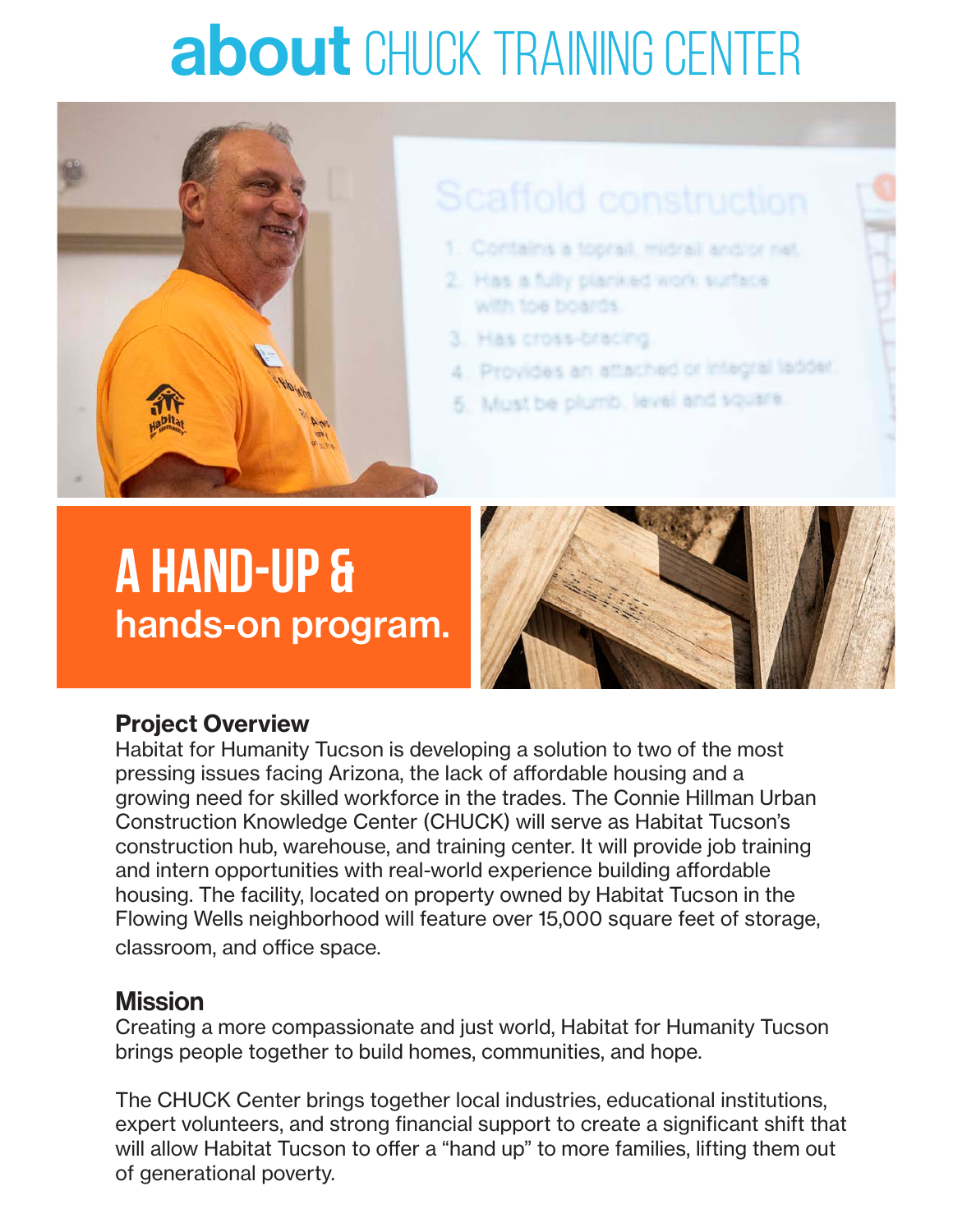## Workforce Development



### building self-reliance

The trade fields, like construction, have seen a steady decline in skilled employees. As a generation of skilled tradesmen approaches retirement, not enough younger workers are trained to replace them. The CHUCK Center will be designed to include workshop, classroom, assembly, warehouse, and housing space for long-term volunteers. By building a skilled labor force, our whole community will benefit from the CHUCK Center.

## Pima Community College Partnership



### working together

A partnership with the Applied Technology program at Pima Community College (PCC) will provide students with the opportunity to work under the tutelage of experienced Habitat Tucson staff and skilled community volunteers. They will complete traditional apprenticeships in the construction, plumbing, carpentry, and electrician fields. This will provide critical workforce development training in our community.

### **Housing**



### Maximizing resources

In support of developing a skilled workforce, the CHUCK Center provides Habitat Tucson with housing for Americorp Members and Caravanners. Through the federal AmeriCorps program, Habitat Tucson offers young adults (AmeriCorps Members) real-world work experiences and training. The AmeriCorps Members receive only a small stipend for their service, making living in Tucson impossible for most. Although Habitat Tucson has had several local Members join our team, many times positions have been left open due to the higher cost of living in Tucson compared with other eligible communities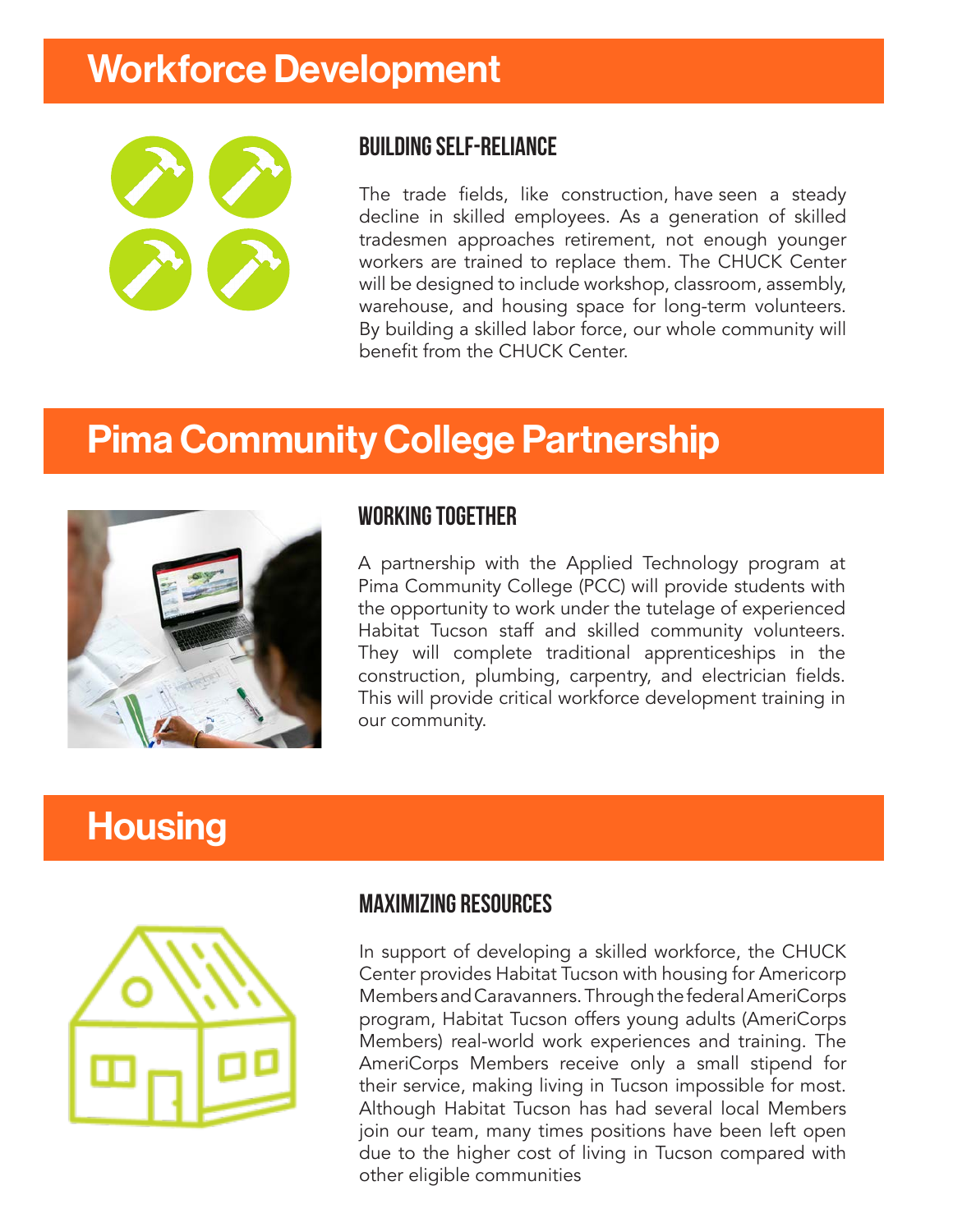## project cost & LOGISTICS

### **project cost: \$2.3 million**

### Cost savings

With the addition of the CHUCK Center, Habitat Tucson will create more efficient and reliable means of home production. The CHUCK Center will minimize fluctuations in our volunteer core which is our main labor source. It will provide the facility for a guaranteed pool of students, expand building pace and volume, and replace offsite storage costs. A major outcome of this project will be that Habitat Tucson and PCC help create better, professionally trained individuals to work in their community.

### Budget and Challenge

The budget to build Habitat Tucson's CHUCK CENTER is \$2.3 million dollars. This budget includes the cost of buildout, materials and supplies, permits and fees, and engineering. The facility will be constructed by traditional commercial builders since Habitat Tucson holds a residential builders license.

Habitat Tucson is the generous recipient of a challenge grant from the Connie Hillman Family Foundation. This grant will allow us to leverage any increased gifts, or gifts made by new or lapsed donors. Every two dollars raised, will be matched with one dollar, up to \$1 million dollars.

#### **Timeline**

Because the CHUCK Center will speed up construction of affordable homes. Habitat Tucson is working quickly to develop and build the CHUCK. Groundbreaking is anticipated in fall of 2021, with the expectation that the project will be completed by 2023.

#### Impact

The CHUCK Center will serve future homeowners, volunteers, and PCC students eager to learn and thrive. It offers the ability to provide a vision for youth and those reentering or improving their standing in the workforce. And it allows Habitat Tucson and the community to access additional resources to end poverty housing.

Habitat Tucson's game changing plan will allow more homes to be built while supporting workforce development in our community. Habitat Tucson changes lives by building homes for local families. The CHUCK Center will allow these efforts to be multiplied offering more families will be able to live in safety and security.